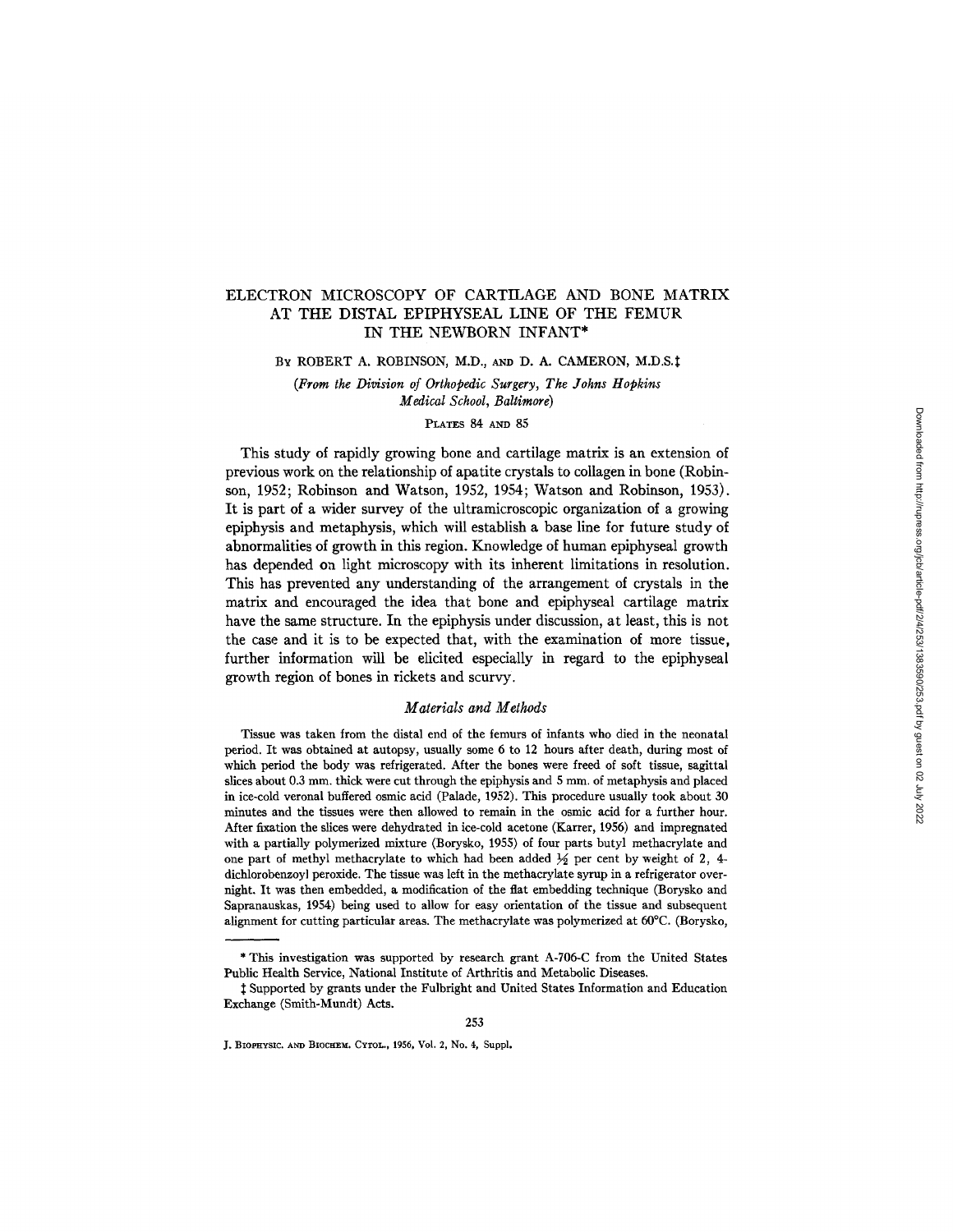## 254 DISTAL EPIPHYSEAL LINE OF FEMUR IN NEWBORN INFANT

1955) for 3 days. To remove any residual acetone or moisture the embedded tissue was subsequently kept overnight under reduced pressure (less than 1 mm. of mercury). The area examined was limited by a line about 0.1 mm. distal and 0.3 mm. proximal to the furthest penetration of capillaries into the epiphysis from the metaphysis (Text-fig. 1) and any part could be localized fairly accurately due to the optical clarity of the flat plastic. As a final check of position thin slices were cut free hand from the part of the block selected and examined by phase microscopy.



TEXT-Fro. 1. The diagram on the left represents a sagittal section through the distal end of the femur. A is the articular cartilage,  $B$  the ossification center of the epiphysis,  $C$  the epiphyseal line, and  $D$  the metaphysis. The tissue examined for this paper is to be found in zone  $E$  and thin sections have been cut through  $E$  in the plane of  $a-a'$ .

The right-hand diagram is an enlargement of the epiphyseal area through *a-a'. F* is the capsule of one of the degenerating cells in a column of chondrocytes and G the intercolumnar bar of matrix.  $H$  is one of the crossbars of matrix separating the cells in the column.  $I$  is a capsule which has been penetrated by a capillary and J a site of osteoblastic activity. The shaded areas in the columns represent calcified cartilage and the filled areas bone. Osteoblasts have not been shown covering all the bone surface in order to reduce the complication of the diagram. The small rectangle at the top of the diagram represents the location of Fig. 1 and the lower one represents that of Fig. 8.

Thin sections less than 0.I mm. square were cut with a Servall microtome (Porter and Blum, 1953) using specially selected glass knives (Cameron, 1956) and picked up on 100 mesh Athene grids covered with a carbon-coated formvar film (after Watson, 1955). They were examined in an RCA EMU 2 microscope fitted with externally centrable objective and condenser apertures.

#### OBSERVATIONS

In the process of bone growth at the epiphyseal line, tissue originally composed of columns of chondrocytes separated by horizontal and vertical bars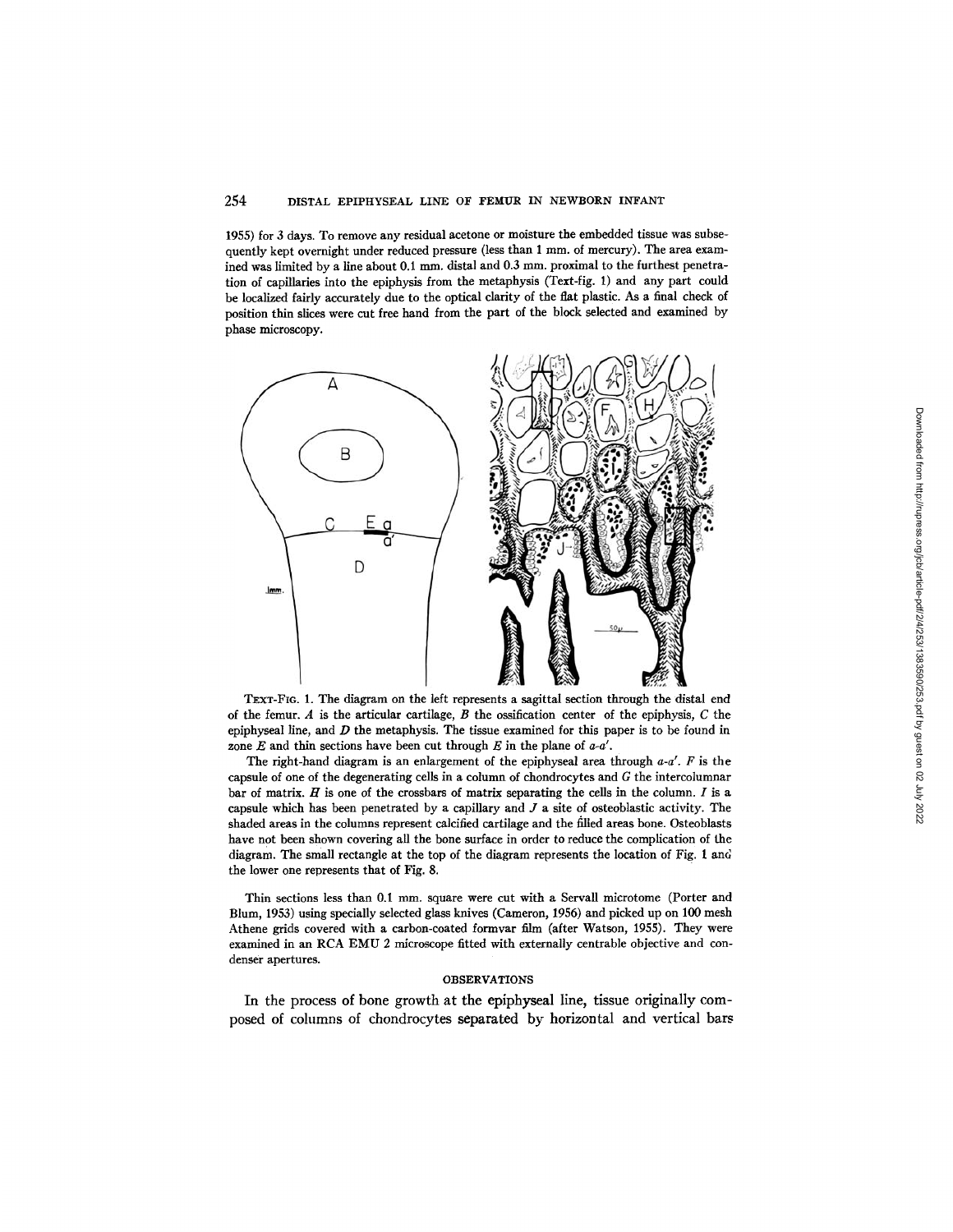of extracellular cartilage matrix is partly converted into calcified cartilage matrix. Capillaries, supporting tissue, and osteogenic cells penetrate the lacunae of cartilage cells, remove some of the cartilage matrix, and lay down extracellular bone matrix on the remnants of the calcified cartilage matrix. The changes in the extracellular cartilage and bone matrix and their possible mechanism are to be discussed in this paper. For clarity the matrix can be divided into zones, namely: (1) uncalcified cartilage matrix, (2) cartilage matrix undergoing calcification, (3) completely calcified cartilage matrix (possibly undergoing absorption), (4) calcified cartilage matrix next to which bone matrix is formed by osteoblasts.

In a newborn infant these changes can be observed in the femur in a zone about the distal epiphyseal line measuring less than 0.5 mm. in extent in the long axis of the bone. Text-fig. 1 shows this area.

1. Uncalcified Cartilage Matrix (Figs. 1 to 3).—In a relatively thick section this matrix is seen (Figs. 1, 2) to be made up of a felt work of fibers running more or less longitudinally in the center of the bar of matrix but also sweeping around the edge of the chondrocyte capsules at the periphery of the bar (Fig. *I-A,* I-B). In thinner sections (Fig. 3) the fibers occur singly or in small groups all widely spaced in a matrix relatively less dense to electrons. Those few running in the plane of section have a thickness of the order of 100 to 200 A and discrete fibers may form groups up to 1250 A thick (Fig.  $3-A$ ). There is a suggestion of periodicity of about 200 A along some of the fibers (Fig. 3-B). Throughout the section round structures can be seen varying from 100 to 500 A in diameter (Fig. 3-C). The larger ones have an osmiophilic border; however, no fiber of this diameter has been cut in its long axis.

2. Cartilage Matrix Undergoing Calcification (Figs. 1 to 7).—Calcification commences in' the intercolumnar bars of matrix about the level of the third chondrocyte capsule distal to the metaphysis (Text-fig. 1). The chondrocytes are in the last stages of degeneration or have almost completely disappeared at this level. Crystals measuring 250 to 750 by 50 to 75 A are deposited singly or in small groups (Fig. 4), between the center and edge of the bar of matrix (Fig. 1) without linear relationship to its fibers. More distally, the crystal clusters increase in size and the peripheral crystals tend to have a radial arrangement (Fig. 5), but the central crystals are quite haphazardly placed. In these clusters the crystals seem to be in a setting which is denser than the surrounding matrix. This is probably caused by a heaping up of the tissue during cutting or possibly due to inorganic material. The clusters continue to increase in size (Fig. 6) until within a space of 40 to 50 micra towards the metaphysis there is a solid mass of crystals about midway between the center and edge of the bar of the matrix (Figs. 1, 7). The central zone is incompletely calcified (Fig. 1) and remains so after ossification has commenced. Examination of the more densely calcified areas does not reveal any increase in crystal size or orientation in a particular direction. However, those crystals at the edge of cal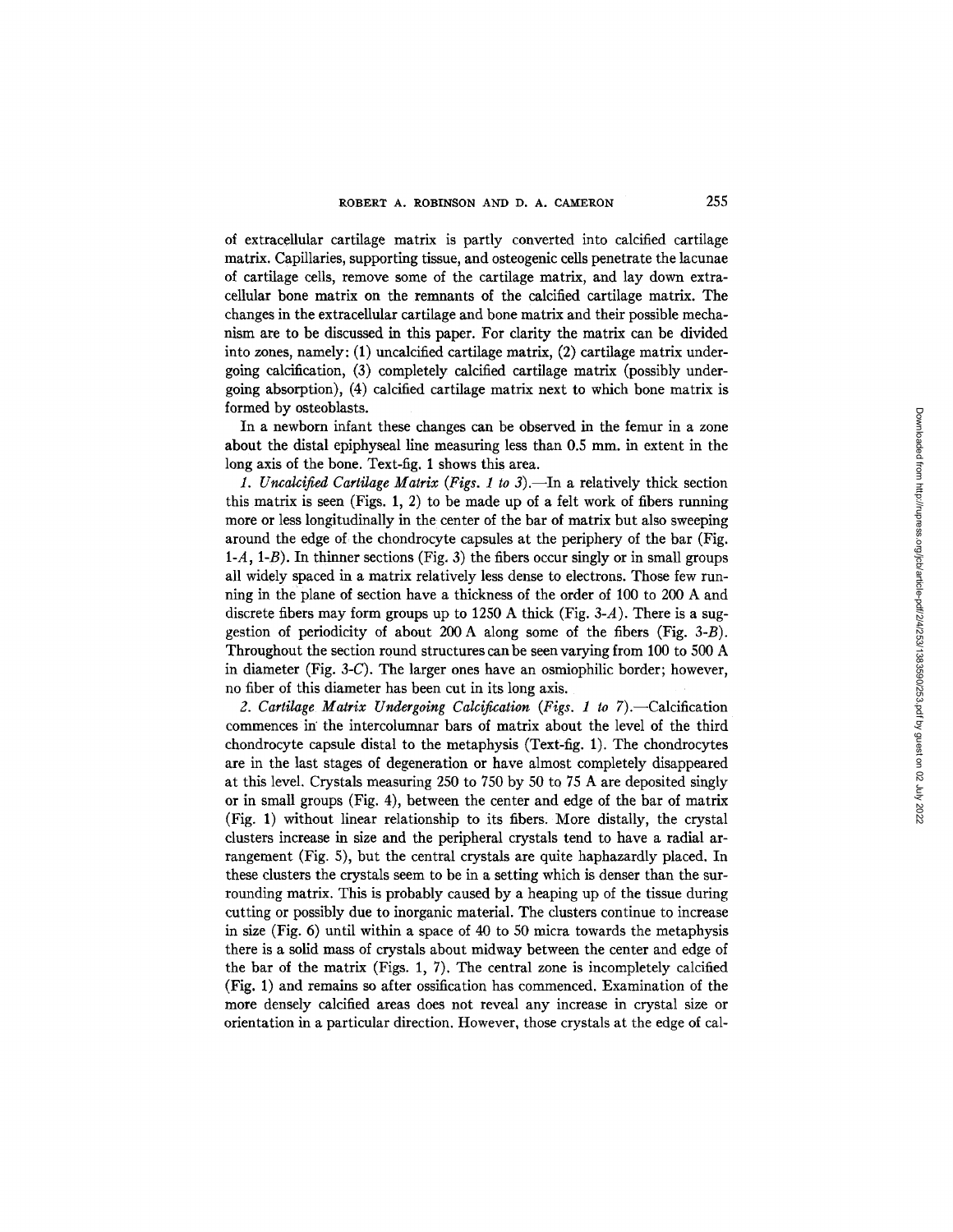cification appear to have their long axes arranged more or less radially to the main mass. This arrangement has no apparent relationship to the general direction of the matrix fibers.

3. Completely Calcified Matrix (Figs. 8-A, 9).—Within the column of cells the matrix crossbars disappear before the invading capillaries, seemingly without undergoing calcification. Except at its center each intercolumnar bar of matrix becomes fully mineralized at about the point of furthest penetration of these capillaries but the calcified mass has an irregular edge (Figs. 8, 9), different from the smooth sweep of the fibers forming the margin of the capsule. This edge appears unaltered until ossification commences and no evidence of absorption of calcified cartilage matrix could be found.

4. Zone of Earliest Bone Deposition (Figs. 8, 10 to 13).—There is little space between the place of penetration of the cartilage by capillaries and the beginning of bone formation where osteoblasts are first observed to cover the calcified cartilage matrix. The first indication of osteoblast activity (Fig. 10) is the formation of a loose network of fibers (Fig. 10-C) between cell (Fig. 10-A) and calcified cartilage (Fig. 10-B). The fibers of this osteoid, when running in the plane of section, can be recognized as collagen (Fig. 11) and are 400 to 600 A in thickness. No thin fibers such as in cartilage could be demonstrated. Calcification occurs soon after fiber formation, as the uncalcified zone is usually less than 1.5 micra in thickness. The crystals are laid down upon or close to the fibers (Figs.  $10-D$ ,  $11-F$ ,  $11-G$ ) but without any definite linear relationship to the fiber axis, and without the radial arrangement noted in cartilage. However, the density of some of the cross bands may be due to mineral deposition. This density is markedly increased in one area of the fiber in Fig. 11-F but this may be an artifact. The crystals are of the same order of size as those in calcified cartilage. The change from the initial light to a more complete calcification of the osteoid seems to be more sudden and diffuse than that found in the cartilage matrix. In the outermost region of the more fully calcified osteoid (Fig. 12) many of the crystals line up parallel to the fibers, but without obvious relationship to the periodicity. However, within 2 micra of the uncalcified matrix more definite linear orientation can be seen and the calcification seems to be most dense over the major periods of the underlying fibers (Fig. 13). Whereas the uncalcified fibers are only loosely arranged and, even when undergoing initial calcification, are not packed, in an area about 2 to 3 micra from the osteoblast they are close together and show some period alignment (Fig. 13). As far as can be determined there is no obvious change in crystal size at this stage.

The calcified cartilage forming the scaffolding for the new bone formation does not appear to be changed at this level of bone apposition. If there is any alteration in crystal size or position it is not very great.

The junction between the two tissues is not obvious in calcified sections but following decalcification a distinct line of demarkation (Fig. 14) can be seen.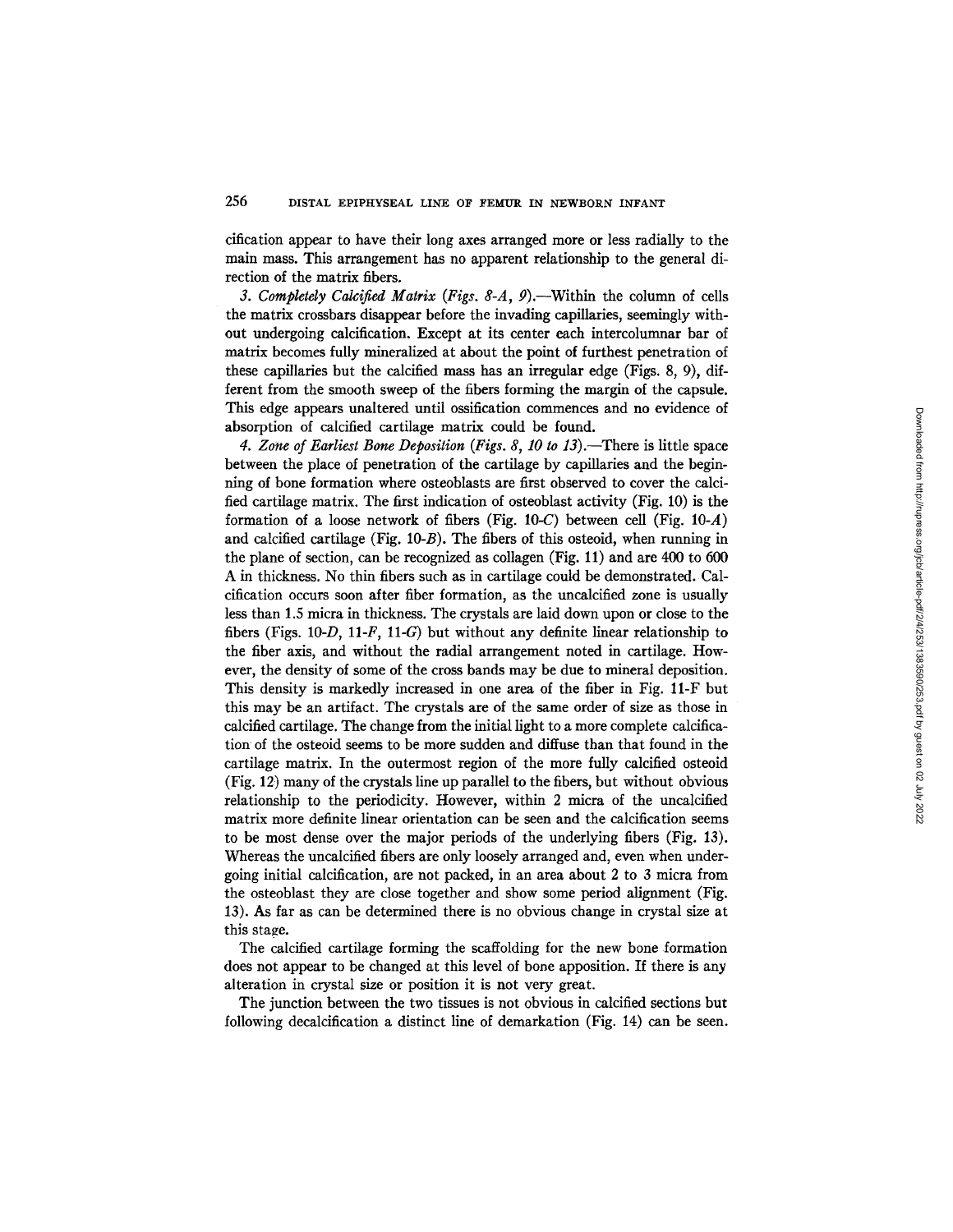This has the appearance of a "double membrane" (Fig.  $14-A$ ), each wall of which is separated by about 700 to 1200 A and encloses a reticular structure.

#### DISCUSSION

We are aware of one previous paper in which is discussed the electron microscopical appearance of newly formed human bone (Robinson and Watson, 1955). The bone described was from the lateral rib cortex of a 2-day-old infant. The long axis of the inorganic crystals at the calcification front tended to parallel the fiber long axis, but about 1 micron deeper in the calcified osteoid the inorganic material was most dense over the major bands of the collagen and the size of the crystals tended to be smaller. The collagen in newly formed osteoid when decalcified had a suggestion of a 100 A fine period and the diameter of these fibers was 380 to 530 A although a few about 150 A wide were seen.

Martin and Jackson have described some aspects of the fine structure of the tibia in the chick embryo. Martin (1954) found in the epiphyseal cartilage of the tibia that there was a network of fine fibers without a distinctly recognizable periodicity although occasionally bands 400 A apart were seen. She suggested that this fine type of fibril might be a reflection of the rapid rate of bone formation and that, where growth is slower, the fibrils might be different. Jackson (1954) described tibial periosteal bone formation in the chick embryo. She stated that no dividing line could be distinguished between osteoblasts and the fibers of the newly formed bone and that the fibers immediately next to the cartilage matrix apparently originated from this matrix. Neither of these conditions existed in the material examined by us.

The main fact brought out in this paper is that two closely related structures, both of which calcify, have a widely differing architecture. Much attention has been paid in recent years to the mechanism of calcification and many of the ideas put forward have been based on studies of cartilage, or of osteoid and cartilage together. There may be a tendency to generalize (Gutman and Yu, 1950) and to assume that what happens in one happens in the other. Morphologically, the deposition of inorganic salts in the two areas differs in several ways. Calcification in cartilage appears after the degeneration of the cells, whereas in bone it occurs close upon the laying down of the collagenous matrix by osteoblasts. Secondly, the crystals are laid down at a distance from the edge of the cell capsule in cartilage but within a fraction of a micron of the bone cells. This delayed potential for calcification is further emphasized by the space between the level of cartilage matrix formation and the level of its calcification. Thirdly, the nidus of calcification appears to be on or closely related to the fibers in osteoid. This may also be true in cartilage, but it is not demonstrable. The initial crystal arrangement in bone at the epiphyseal line is as irregular as that in cartilage, but the crystals in the osteoid soon take on a pattern of orientation in relation to the collagen fibers. This coalignment of inorganic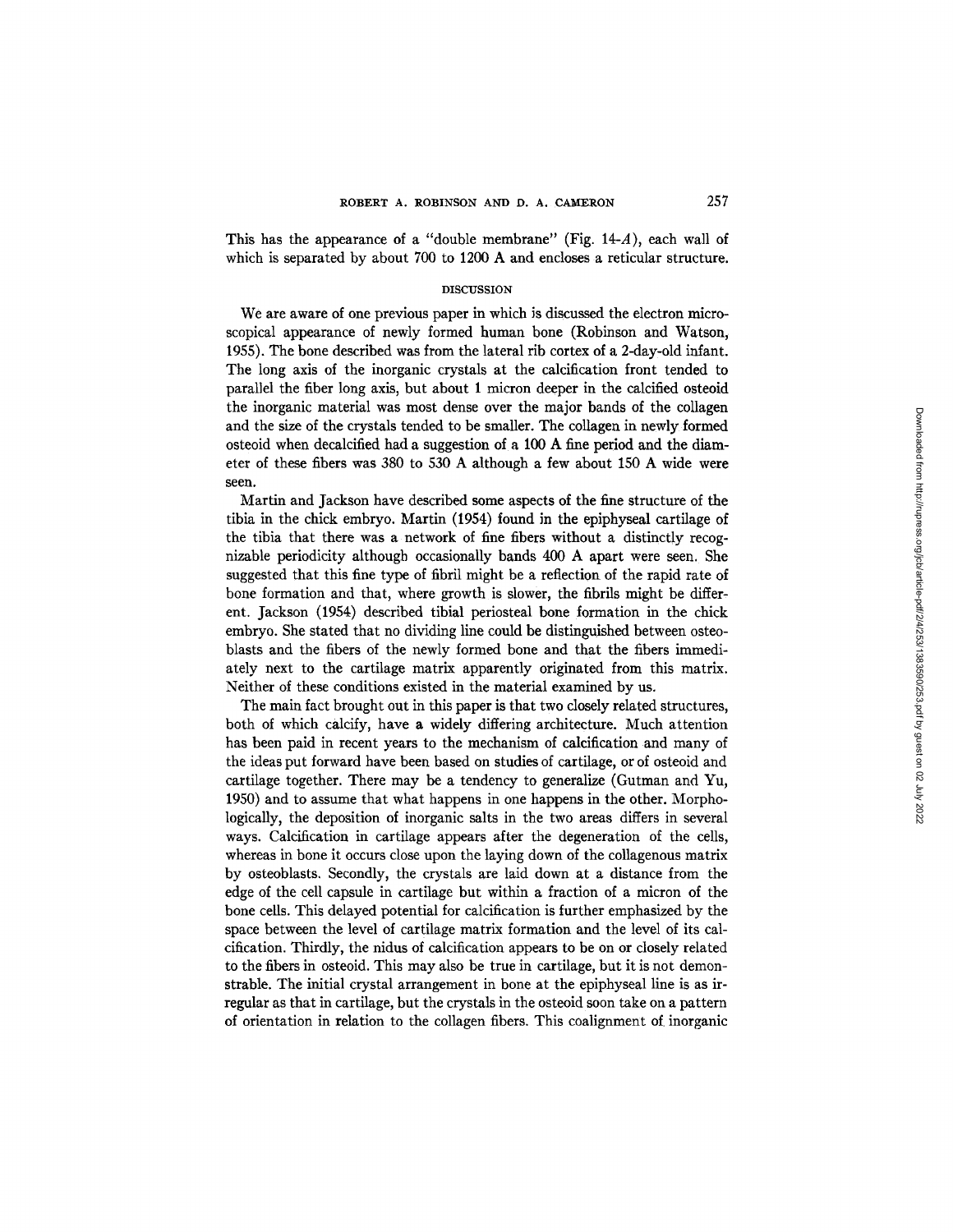crystals and fibers is not observed at any stage of cartilage matrix calcification. Perhaps the difference is related to the greater mass of fibers per unit volume of osteoid and the larger size of the individual fibers. Due to this mass relationship they may have some orienting effect on the crystals in bone. These variations suggest that the mechanism of calcification in the two tissues could be somewhat different.

It has been the custom to describe the extracellular organic matrix as collagenous in both bone and cartilage (Maximov and Bloom, 1951). This is probably true but the difference in organization is quite striking. The fibers of osteoid are 2 to 5 times the diameter of those in cartilage and have an obvious periodic structure not seen in the cartilage fibers. Martin (1954) has suggested that in the embryonic chick tibia the rapidity of growth in the epiphysis may determine the smallness of the cartilage fibers. It is conceivable that in more slowly growing or resting epiphyses they may subsequently be shown to be larger. We have no direct observations bearing on this, but it should be pointed out that where epiphyseal growth is rapid the growth of the bone following the epiphysis is also rapid. One therefore might expect the osteoid fibers to be small also but that is not the case in the material studied. They are much larger than those in the cartilage.

Another difference in the organization of the osteoid and epiphyseal cartilage matrix is the packing of the fibers. Those in cartilage are widely separated before and after calcification but there is a marked change in the arrangement of the osteoid fibers (Fig. 13) a short time after crystal deposition starts. This difference is quite well demonstrated in decalcified sections. The means by which the bone collagen is reorganized following initial calcification is not known, although it might be assumed that within the first 2 to 3 micra of the osteoblast both organic and mineral elements of the newly formed bone tissue may be undergoing very rapid and simultaneous analysis and synthesis. Tracer studies (Neuman and Weikel, 1955) indicate that the crystals are very stable unless absorbed in the remodelling process but this concept does not really apply to the zone close to the osteoblast. This region may in a few minutes undergo considerable regrouping before it becomes comparatively stable as the calcification front moves forward with the cell. It is unlikely that cellular remodelling involving osteoclastic activity in its usual histological sense could account for the change. It is possible that the looseness of the fibers (Fig. 10) may be changed immediately before calcification. At the moment of initial calcification they might become more closely packed, but this has not been observed up to the present.

From a volume standpoint, in the cartilage matrix, the space between the fibers is greater than that occupied by the fibers; in osteoid within 2 to 3 micra of the osteoblast the reverse situation obtains. Since this is the space in which the cement substance is believed to be located, there is reason to presume that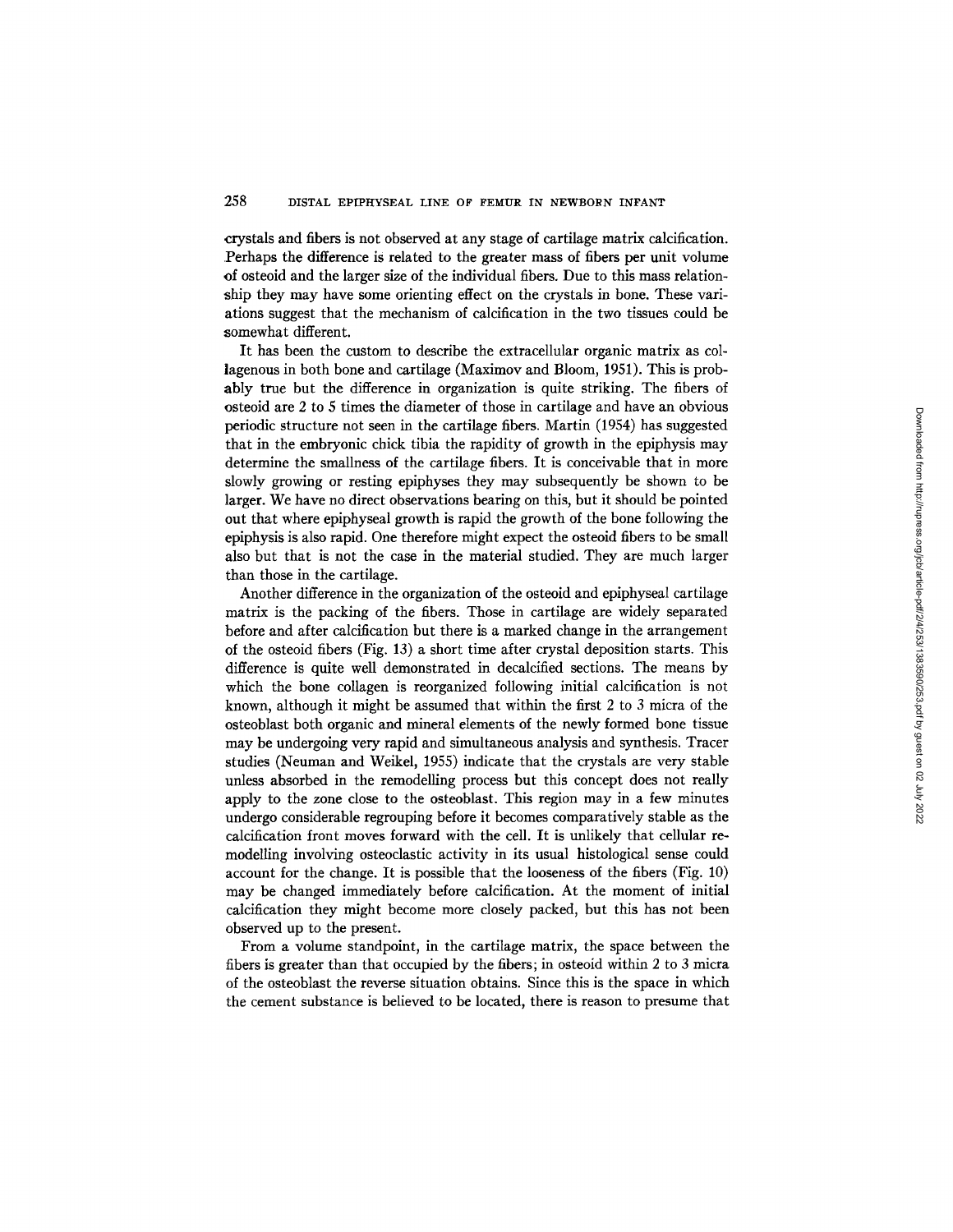there is a greater volume of cement substance in a unit volume of epiphyseal cartilage than in an equal volume of osteoid.

In previous studies on bone (Robinson and Watson, 1955) it was suggested that although the bulk of the inorganic crystals was between the fibers, there may have been some mineral in the fibers at the band regions. It becomes obvious from these investigations that in epiphyseal cartilage the crystal deposits occur primarily *between* the fibers in the cement substance space. Using microradiographs Owen (1955) found calcified epiphyseal cartilage remnants in the diaphyseal sections of long bones of the rabbit. The calcified cartilage had more calcium mass per unit volume than even the most completely calcified bone tissue and therefore was distinguishable because of its greater absorption of x-rays. The explanation would appear to be that there is more space for crystal deposition between the fibers in cartilage matrix than there is between the fibers in an equal volume of osteoid.

### **SUMMARY**

An examination of the fine structure of cartilage and bone matrix at the distal epiphyseal line of the femur of a newborn infant has revealed the following information.

Cartilage matrix is composed of a network of widely spaced fibers without obvious periodic banding: Calcification is first seen about the level of the third chondrocyte capsule distal to the furthest penetration of the capillaries. It starts as a haphazard deposition of crystals which have no obvious relationship to the location of the fibers. The process of calcification is completed before ossification commences but the central zone of matrix remains only partly mineralized.

Bone matrix is formed over a bar of calcified cartilage. Fibers, recognizable as collagen, are deposited in a loose network in a narrow zone between the osteoblasts and cartilage. These fibers are 2 to 5 times as wide as the fibers in epiphyseal cartilage. Calcification then begins in the osteoid, crystals being first laid down irregularly on or close to the fibers. As they increase in number, the crystals tend to line up along the fibers and eventually are arranged so that the periodicity of the underlying collagen is emphasized. In such an area the fibers are more tightly packed than when uncalcified.

There is no change observed in the calcified cartilage at this level.

The extracellular matrices of this epiphyseal cartilage and bone can be distinguished from one another in the electron microscope.

#### REFERENCES

Borysko, E., Ph.D. Thesis, The Johns Hopkins University, 1955. Borysko, E., and Sapranauskas, P., *Bull. Johns Hopkins Hosp.,* 1954, 95, 68. Cameron, D. A., *J. Biophysic. and Biochem. Cytol.*, 1956, 2, No. 4, suppl., 57.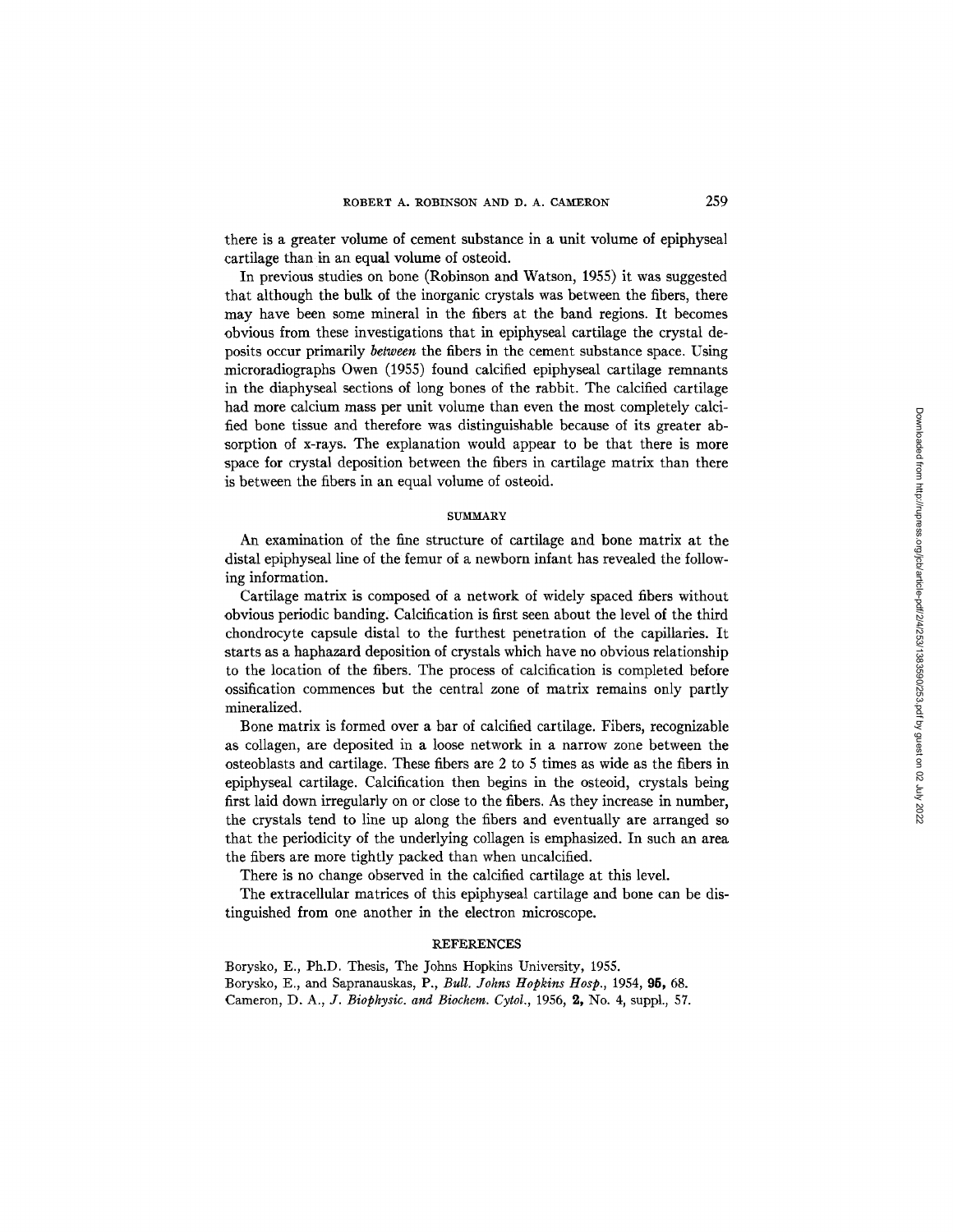- Gutman, A. B., and Yu, T. F., *Tr. 2nd Conf. Metabolic Interrelations,* New York, Josiah Macy, Jr. Foundation, 1950, 167.
- Jackson, S. F., *Proc. Roy. Soc. London, Series B*, 1954, 142, 536.
- Karrer, *H. E., J. Biophysic. and Biochem. Cytol.,* 1956, 2, 241.
- Martin, *A. V. W., J. Embryol. and Exp. Morphol.,* 1954, 2, 38.
- Maximov, A. A., and Bloom W., A Textbook of Histology, Philadelphia, W. B. Saunders Company, 5th edition, 1951, 119.
- Neuman, W. F., and Weikel, J. H., *Ann. New York Acad. Sc.,* 1955, 60, 685.
- Owen, M., Jowsey, J., and Vaughan, *J., J. Bone and Joint Surg.,* 1955, 37-B, 324.
- Palade, *G. E., J. Exp. Med.,* 1952, 95, 285.
- Porter, K. R., and Blum, J., *Anat. Rec.,* 1953, 117, 685.
- Robinson, *R. A., J. Bone and Joint Surg.,* 1952, 34-A, 389.
- Robinson, R. A., and Watson, *M. L., Anat. Rec.,* 1952, 114, 383.
- Robinson, R. A., and Watson, M. L., *Tr. 2nd Conf. Metabolic Interrelations, i New*  York, Josiah Macy, Jr. Foundation, 1954, 72.
- Robinson, R. A., and Watson, M. *L., Ann. New York Acad. So.,* 1955, 60, 596.
- Watson, *M. L., J. Biophysic. and Biochem. Cytol.,* 1955, 1, 183.
- Watson, M. L., and Robinson, R. A,, *Am. J. Anat.,* 1953, 93, 25.

### EXPLANATION OF PLATES

### PLATE 84

FIG. 1. Calcification of an intercolumnar bar of cartilage matrix. The progress from uncalcified matrix to heavy calcification can be followed from the upper to the lower part of the picture and at higher magnification in Figs. 2 to 7 which are from sections of a similar area. A and B are chondrocyte capsules.  $\times$  4,800.

FIG. 2. The network of fine fibers can be seen in this relatively thick section.  $\times$ 22,000.

FIG. 3. Fine fibers singly and in groups  $(A)$  in a thinner section. There is a suggestion of periodicity at B and C is a fiber cut in cross section.  $\times$  21,000.

FIG. 4. Early crystal formation.  $\times$  120,000.

FIG. 5. A cluster of apatite crystals which are haphazardly arranged in the center and have a tendency to a radial arrangement at the edge. There is no apparent alignment with the fibers.  $\times$  42,000.

FIG. 6. Clusters of crystals coalescing.  $\times$  16,500.

FIG. 7. A densely calcified area.  $\times$  40,000.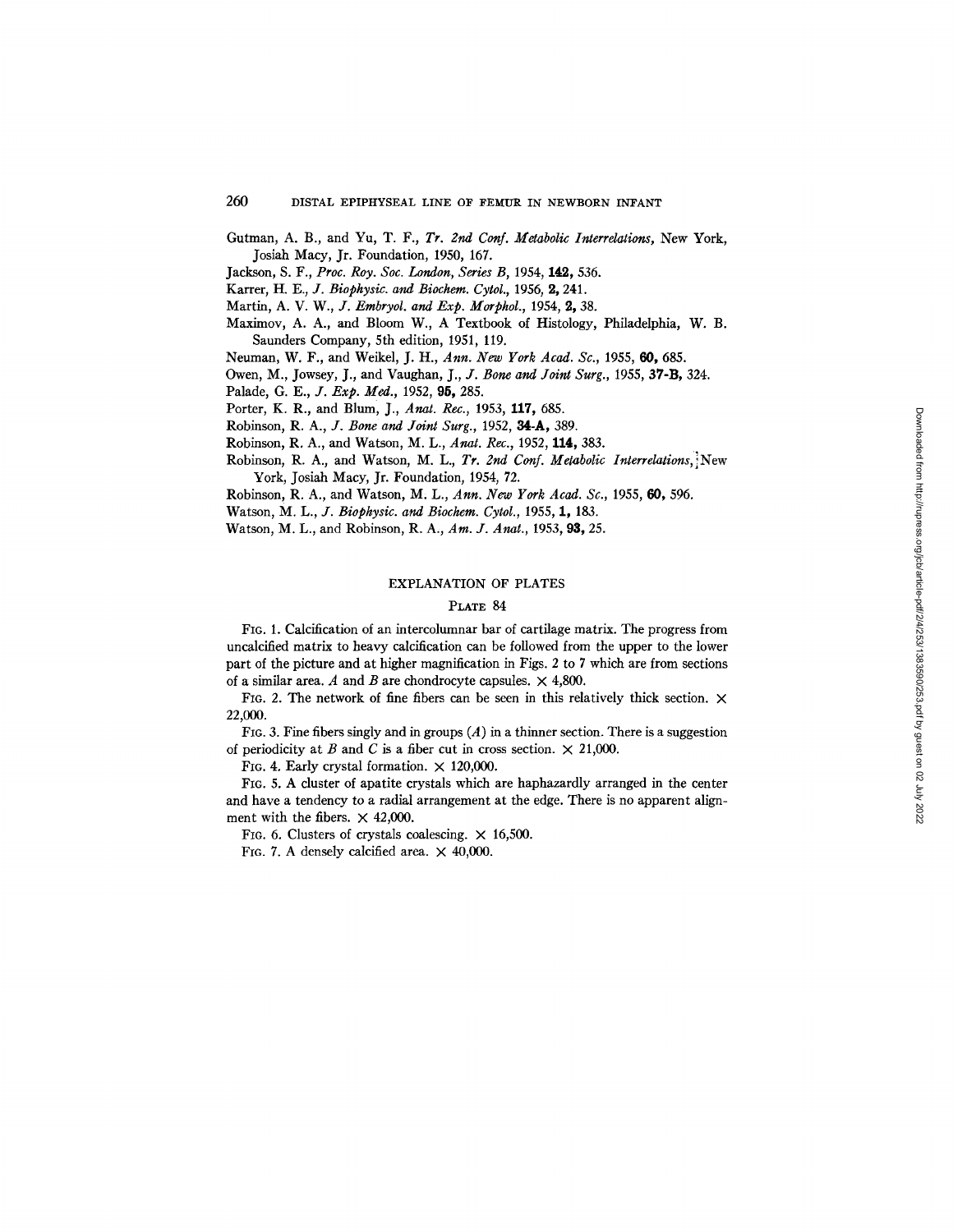

(Robinson and Cameron: Distal epiphyseal line of femur in newborn infant)

PLATE 84 VOL. 2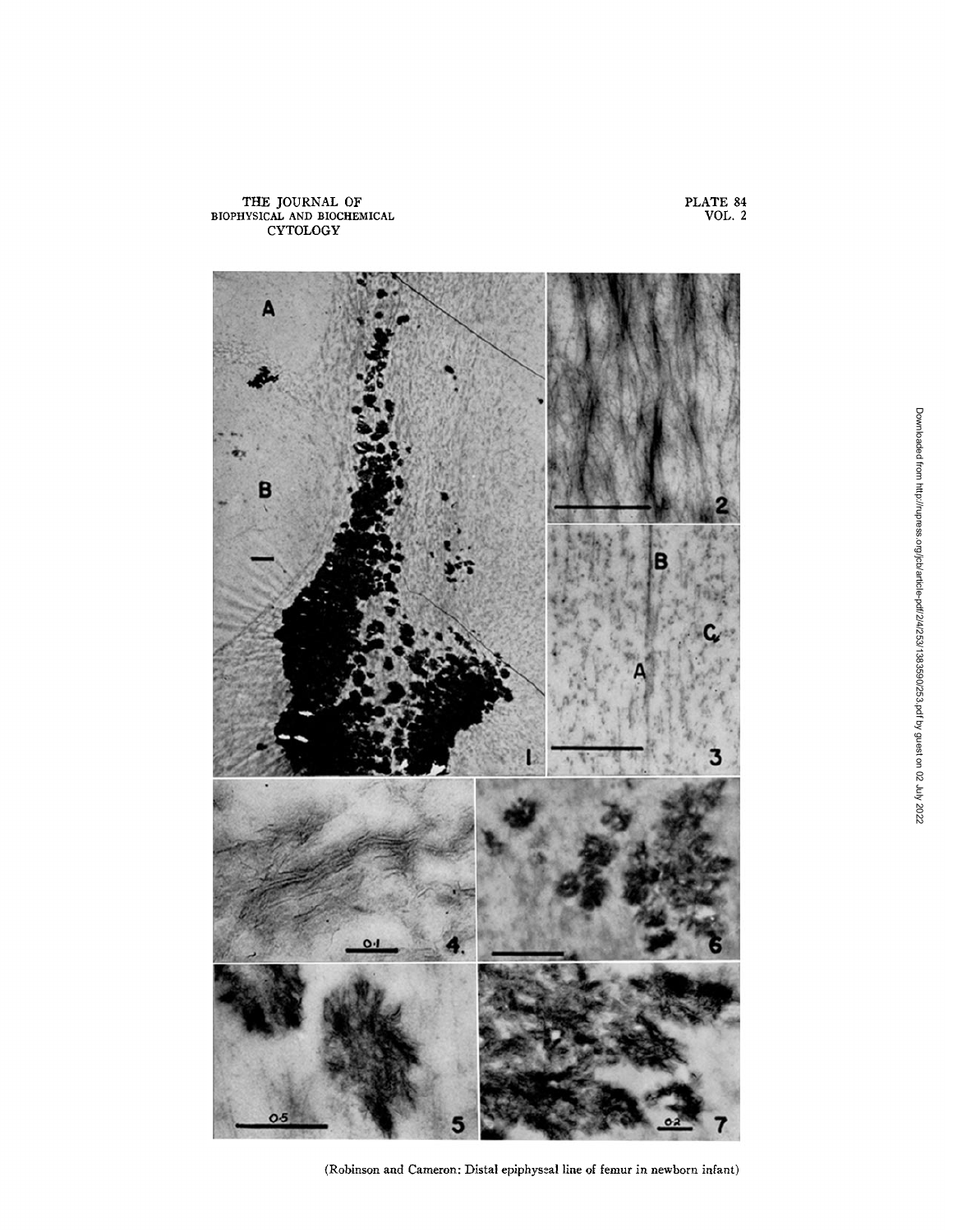# PLATE 85

FIG. 8. The cartilage matrix is now completely calcified  $(A)$ . The capsule has been invaded by a capillary  $B$  and ossification  $C$  has commenced between the osteoblasts D and the calcified cartilage matrix.  $\times$  4,800.

FIG. 9. The fully calcified cartilage matrix. The chondrocyte capsule is on the left and one or two fibers remain unobscured by the crystals. The crystals have a completely haphazard arrangement. The margin of the calcified area is irregular in outline.  $\times$  22,000.

FIG. 10. The beginning of ossification. The border of an osteoblast is visible at  $A$ and the margin of the calcified cartilage matrix at  $B$ . Between is a loose network of collagen fibers C with some small foci of calcification  $D. \times 30,000$ .

FIG. 11. This shows an enlargement of one collagen fiber. The A B C D bands and a suggestion of the E band are visible. This is rather different from the fibers in Fig. 3. There is some increase in the density of the bands at  $F$  and clusters of crystals at  $G$ . × 80,000.

FIG. 12. Newly formed bone. The crystals are lined up along the fibers but they have no periodic arrangement.  $\times$  40,000.

FIG. 13. The crystals are now arranged so that the periodicity of the underlying fibers is emphasized. The fibers are so aligned that the periods on each are in phase.  $\times$  42,000.

FIG. 14. The junction  $A$  between cartilage matrix  $B$  and bone matrix  $C$  in a decalcified section. The "double membrane" is apparent.  $\times$  28,000.